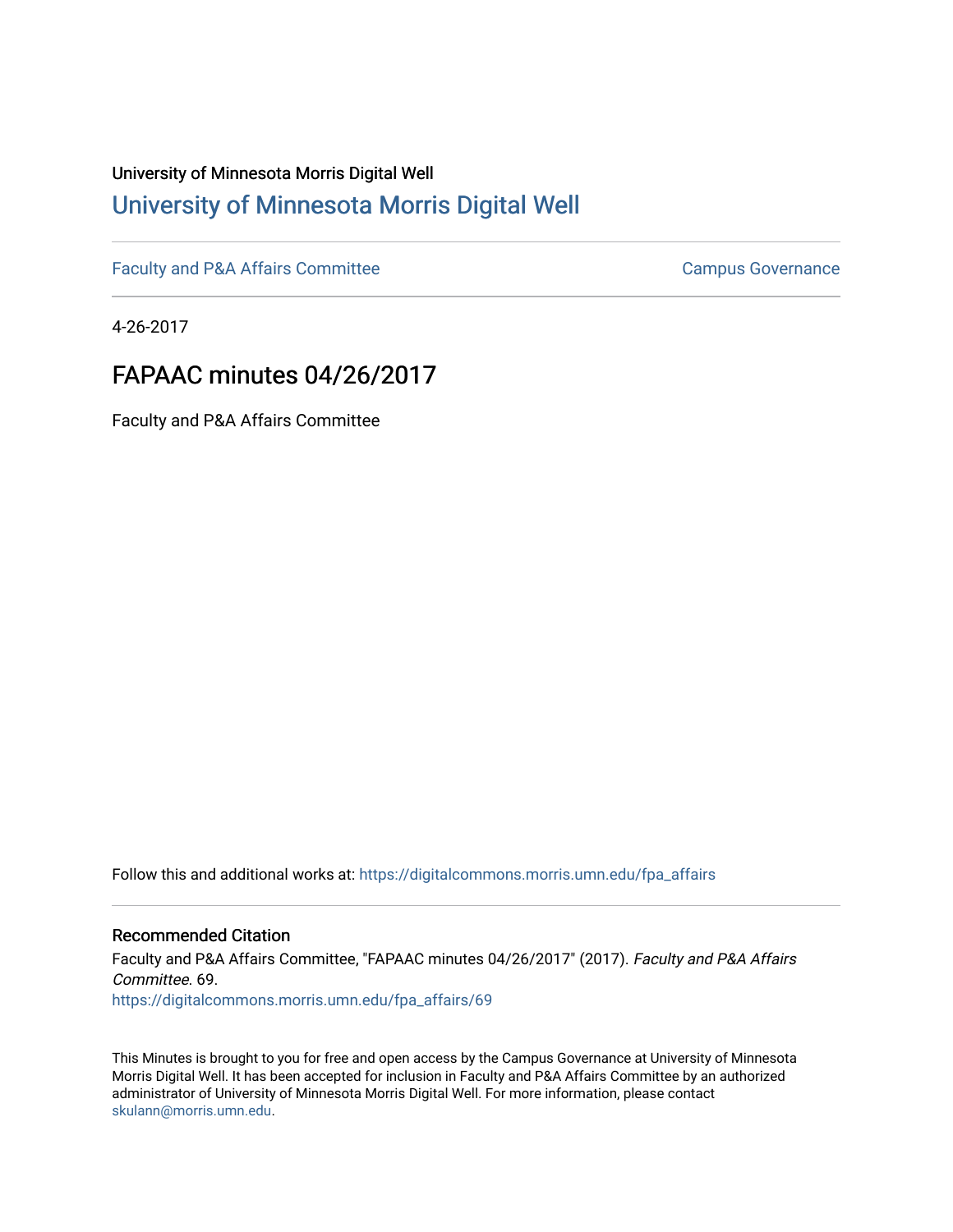Faculty P & A Affairs Committee Meeting Minutes Wednesday, April 26, 2017 Moccasin Flower Room, 4:00 – 5:00 p.m.

Present: Chlene Anderson, Julia Dabbs, Gordon McIntosh, Peh Ng, David Ericksen, and Kerri Barnstuble. Absent: Melissa Vangsness, Bibhudutta Panda, and Kiel Harell.

Introductions: C Anderson welcomed Chancellor Behr, Dean Finzel, and Nancy Helsper (Institutional Research) to this meeting.

#### **New Business**

- I. Faculty & P & A Salary Study: C Anderson and P Ng shared information from the report created for 2016-17 on UMM Faculty Salaries. Further discussion continued from all in attendance. The salary report indicates that the salary gaps relative to other UMN campuses remained sizable at each rank despite the infusions in the last few years. Dean Finzel shared information on the infusion of additional non-merit funds that were contributed to the Faculty Salary pool beginning in fall 2014. C Anderson shared in a future report, we will attempt to include a P & A salary study. We hadn't done one recently because the University of Minnesota was in the midst of the Job Family study which will be completed this spring. This summer UMM Human Resources will begin a UMM P&A Salary Study by comparing UMM P&A salaries to CUPA–HR data for which HR has access. Dean Finzel and Chancellor Behr were asked if they had information regarding any projected salary increase for next year. Both commented that there is still a great deal of budget uncertainty and the campus would be informed as soon as it was determined. C Anderson shared that the past salary reports were removed from the publicly viewable digital well because they include AAUP salary data that is for internal UMM use only. A UMM login protected folder was created for the salary reports and linked on the Faculty and P & A Affairs webpage [the digital well curator has since added the salary reports back to the digital well with password protection].
- II. Faculty Workload & Undergrad Research Study: G McIntosh shared information from the report created by the committee on faculty involvement with undergraduate research at UMM. Further discussion included the survey results and reactions along with the recommendations. Developing a Faculty Undergraduate Research award was met with a positive response. The service aspect of workload was noted in a number of instances in the survey so this committee will continue to review this in the fall. In reference to how to involve more students in faculty research/creative activity it is recommended to offer a session or two at Faculty Development Day as had been done in the past. The Dean suggested involving the Faculty Development Committee.